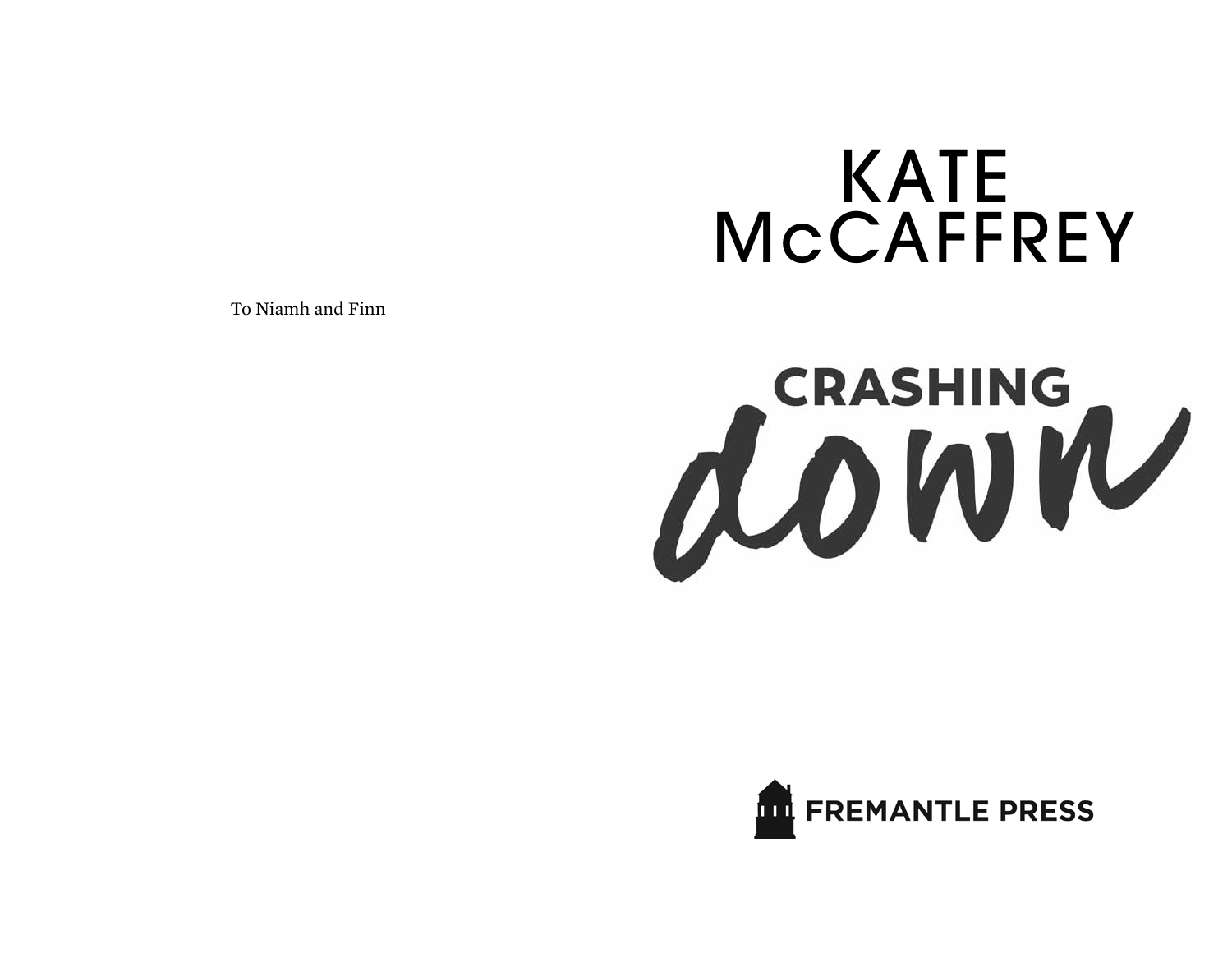Lucy eyes with amusement the clothes strewn over the bed. They have to be the single ugliest collection of garments she has ever seen. The Thrift Shop Ball. The final social event before the beginning of the exam period. You had to buy your clothes from the Salvos — a far cry from the sheer extravagance of the School Ball earlier in the year, which saw thousands of dollars spent on dresses and H2 Hummers and ornate hairstyles. The Thrift Shop Ball was meant to be a statement. Lucy snorts — she knows everyone else regards it as just an opportunity to blow off steam and celebrate before the exams.

*1*

This is the last week of school, the mocks are two later, and then, after that, the big ones. The final

*5*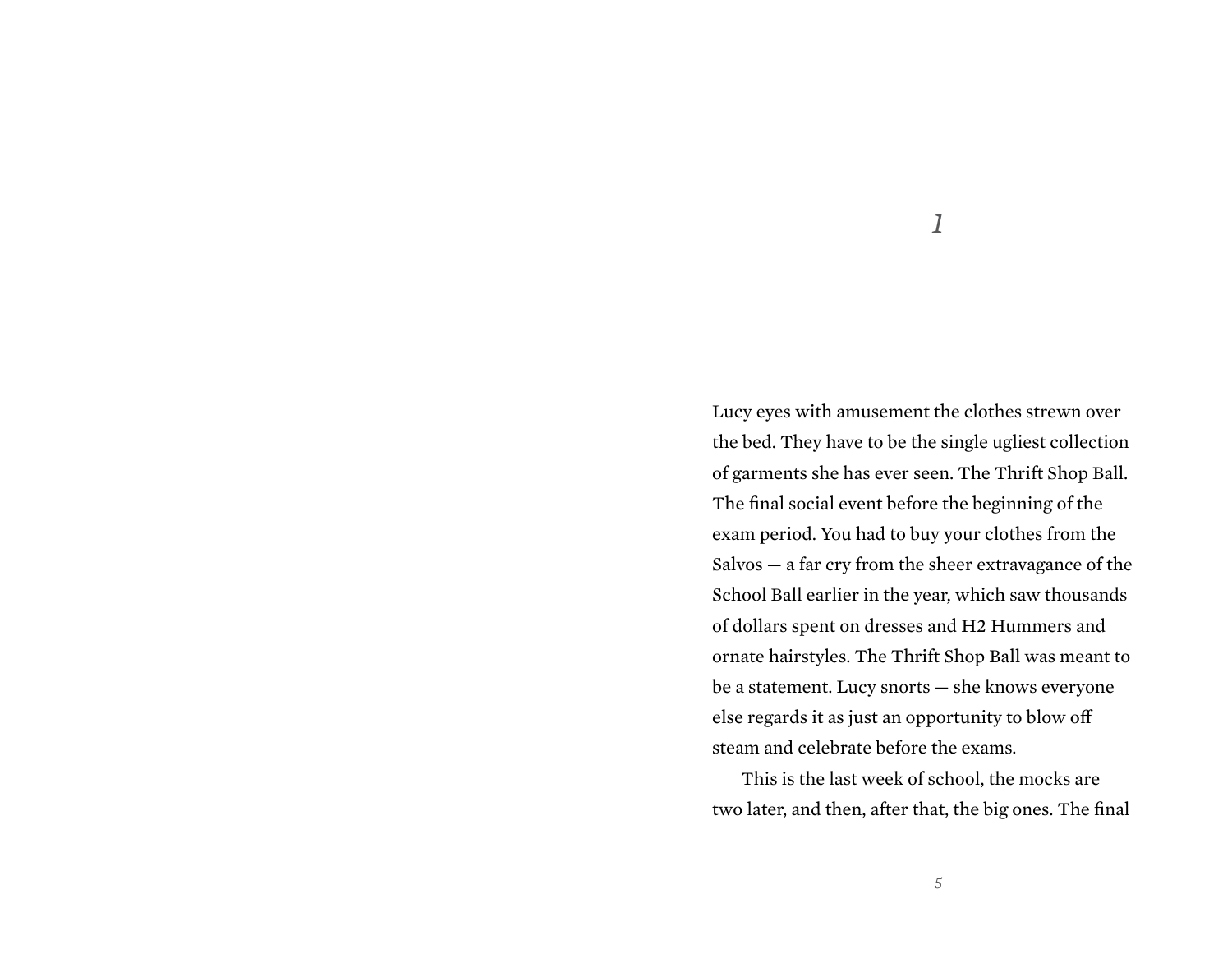exams. University entrance or — what? She can't even consider the possibility of not making it.

# 'Well?'

Lucy looks up as Georgia stands in the doorway. She is a sight. Green velvet mini over red paisley tights and knee-high brown boots.

'Beautiful,' Lucy says, laughing. 'Lydia?'

Lydia emerges from the bathroom in a floorlength blue chiffon gown with a huge diamanté brooch gathering the fabric under her breasts. The dress, which was probably the height of fashion in 1950, completely swamps Lydia's tiny frame. She looks like she is drowning in an ocean of fabric.

'Oh. My. God!' Lucy collapses on the bed in hysterics.

'What?' Lydia asks. 'Does it make my bum look big?'

'No,' Lucy says, 'but it makes your boobs look huge.' Lucy can't take her eyes off Lydia's sudden page-three-girl proportions.

Georgia reaches over and pokes one. 'Yeah, they're massive, Lyd.'

Lydia smirks. Georgia and Lucy exchange a look — they know that smirk. It's the one Lydia uses when she is feeling incredibly pleased with herself.

'Weeelll …' Lydia drags the word out and turns to face the mirror, adjusting her enormous bosom as she speaks to their reflections. 'The dress was obviously too big.'

'Obviously,' Lucy and Georgia agree.

'And so I needed a little …' — Lydia dips her hand into her cleavage and pushes her boobs up even higher — 'help.'

'Chicken fillets?' Lucy suggests.

'Ewww.' Lydia wrinkles up her nose. 'No, these.' She extracts a plastic insert from inside her bra.

'Chicken fillets,' Georgia confirms.

'What?' Lydia looks alarmed, she sniffs the plastic. 'Gross! Are these made from chicken?'

'No, Lydia.' Georgia sighs. 'That's what they're called. Could you have got them any bigger?'

'Nope.' Lydia puts the fake boob back in. 'Biggest they had. A double D. Why? Are they not big enough?'

'Seriously?' Lucy laughs. 'You look like a walking mammary gland.'

'Ewww,' Lydia says, 'what kind of animal is that?' 'Oh, Lydia!' Georgia sighs again, and then points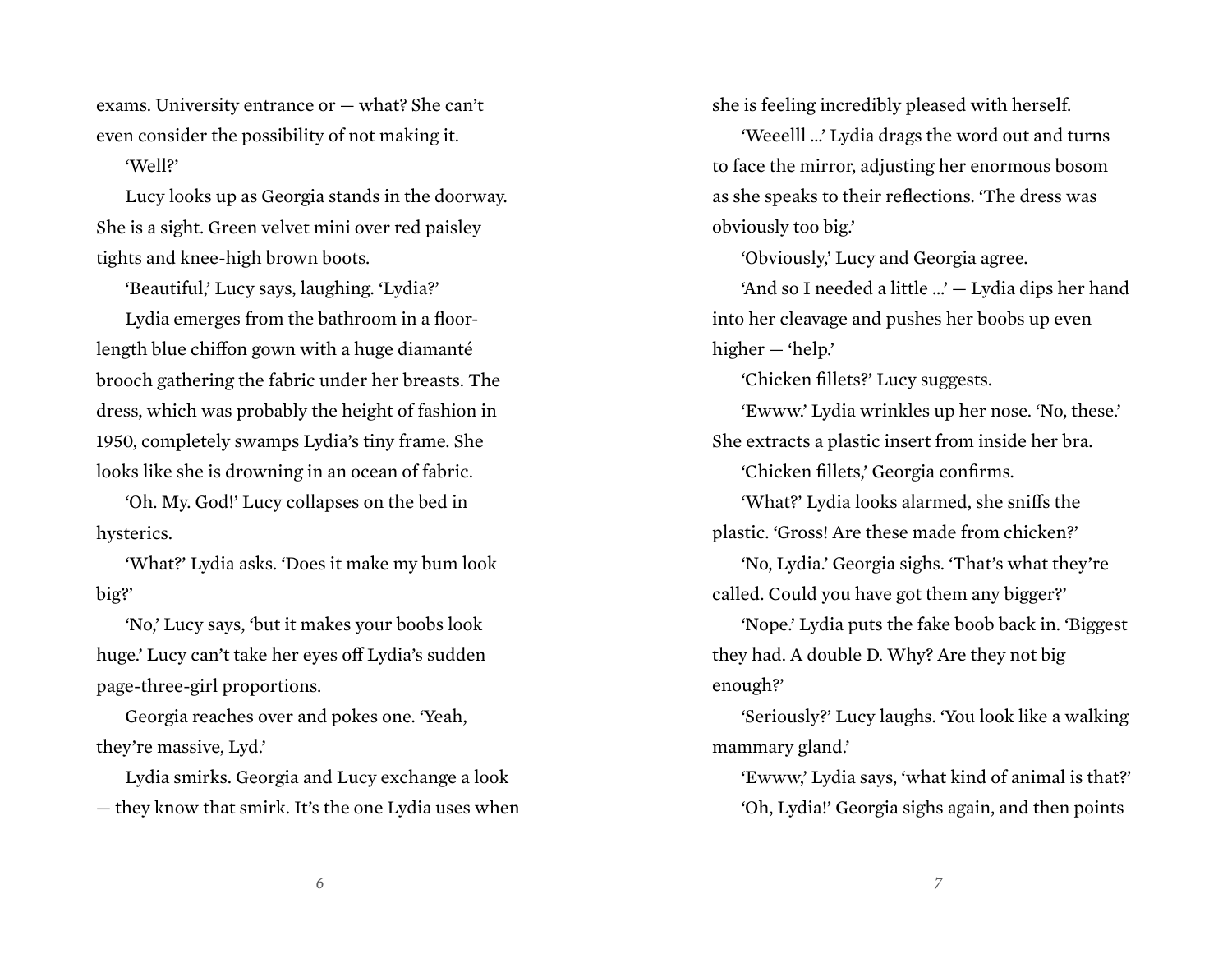to the black pants-suit in Lucy's hands. 'You wearing that?'

'Yep.' Lucy holds it out in front. 'Finest PVC, circa 1981.'

'Catwoman, eat your heart out,' Georgia says. 'You're going to look hot.'

'I doubt it.' Lucy slides the tight vinyl up her legs.

'Wait till Carl sees you in that,' Lydia says. 'He may not make it to the dance.'

'Sure.' Lucy pulls the zip up her back. Does everyone think he's a sex addict? 'Man, it's tight.'

'Don't think you're going to hear any complaints from him.' Georgia raises her eyebrows. 'How come you can make some daggy old pants-suit look hot?'

Lucy hears his car, the rumbling throaty V8, from several blocks away, as he drives too fast, as usual, to her house. She opens the front door. It is raining heavily. Across the horizon are small flashes of light. The promised storm is heading their way. It could be a fierce night.

Carl is slouching against the portico, dressed in a blue velvet jacket and pink lace shirt. His tight polyester pants flare at the bottom. He offers her a

corsage and gives his slow, lopsided smile. 'Cara mia,' he says, as he always does, 'you look beautiful. You could wear a garbage bag and still look as good.'

Lucy smiles at him as he pulls her close. 'And you look like a hot '70s porn star.'

He kisses her, far too deeply, and then holds her at arm's length to assess her closely again. 'Speaking of porn stars?' He raises his eyebrows.

'Stop it.' Lucy laughs lightly and pushes him gently in the chest. Sometimes he is too intense. 'Come on, I'll get the girls — we've got to go.'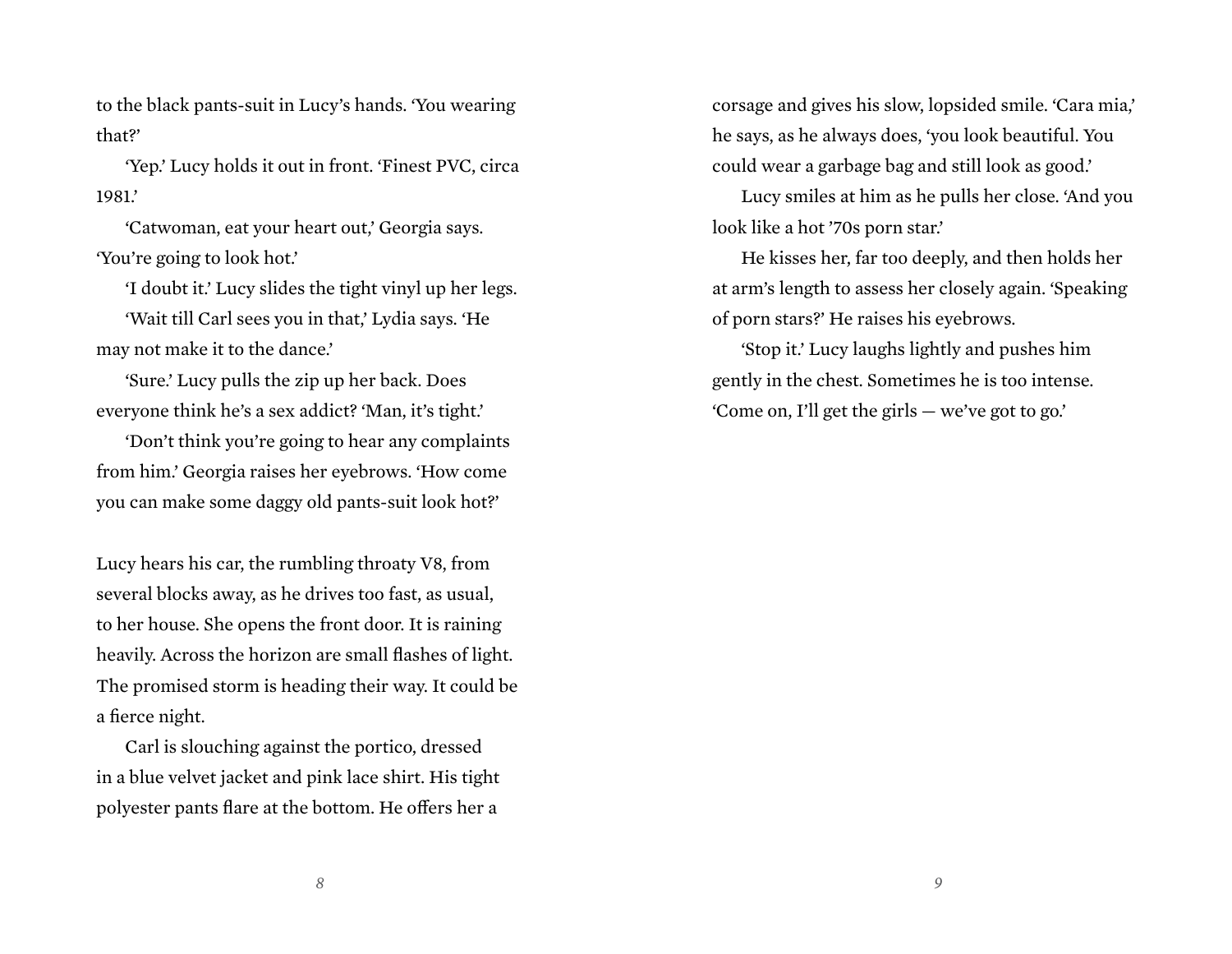# *2*

The music is thumping as they walk up the steps to the school gym. Inside, lights are flashing and a machine sporadically spurts smoke into the air. Carl squeezes her hand as he sees his friends.

'I'm going over there. See you in a bit,' he says.

Everyone is colourfully and hideously dressed. Lucy, Georgia and Lydia spend the first half hour admiring their friends' outfits.

'Far cry from the real ball, hey?' Georgia says in Lucy's ear.

She nods. The ball had cost her over seven hundred dollars, and that was cheap by her friends' standards. 'White, middle-class extravagance,' her dad had said, coughing up half the money for her

dress. 'It really is a crime.'

She'd tried not to feel guilty about it, but it was hard when your father was a perpetual human rights campaigner, with an overdeveloped sense of social justice. The Thrift Shop Ball had been Lucy's idea — to redeem herself. She'd been surprised by how enthusiastically everyone had embraced the idea.

The music is loud and everyone is moving on the dance floor.

At the first notes of a Miley Cyrus song, Lydia starts twerking. Quite a crowd gathers around her as she shakes and shimmies to the music. Lucy sees the first one fly and land on Isabelle Gordon's yellow platform boot. She starts laughing and grabs Georgia.

'Look,' she says, pointing to where the plastic blob sits like a jellyfish.

'Oh my God,' Georgia says laughing. 'Where's the other one?'

Lucy shrugs. Given Lydia's reduced bust, it is clear that the other one has migrated as well. Lydia keeps the twerk up. Everyone is clapping and cheering. Isabelle is still oblivious to the boob on her shoe. Lucy and Georgia are in hysterics and then the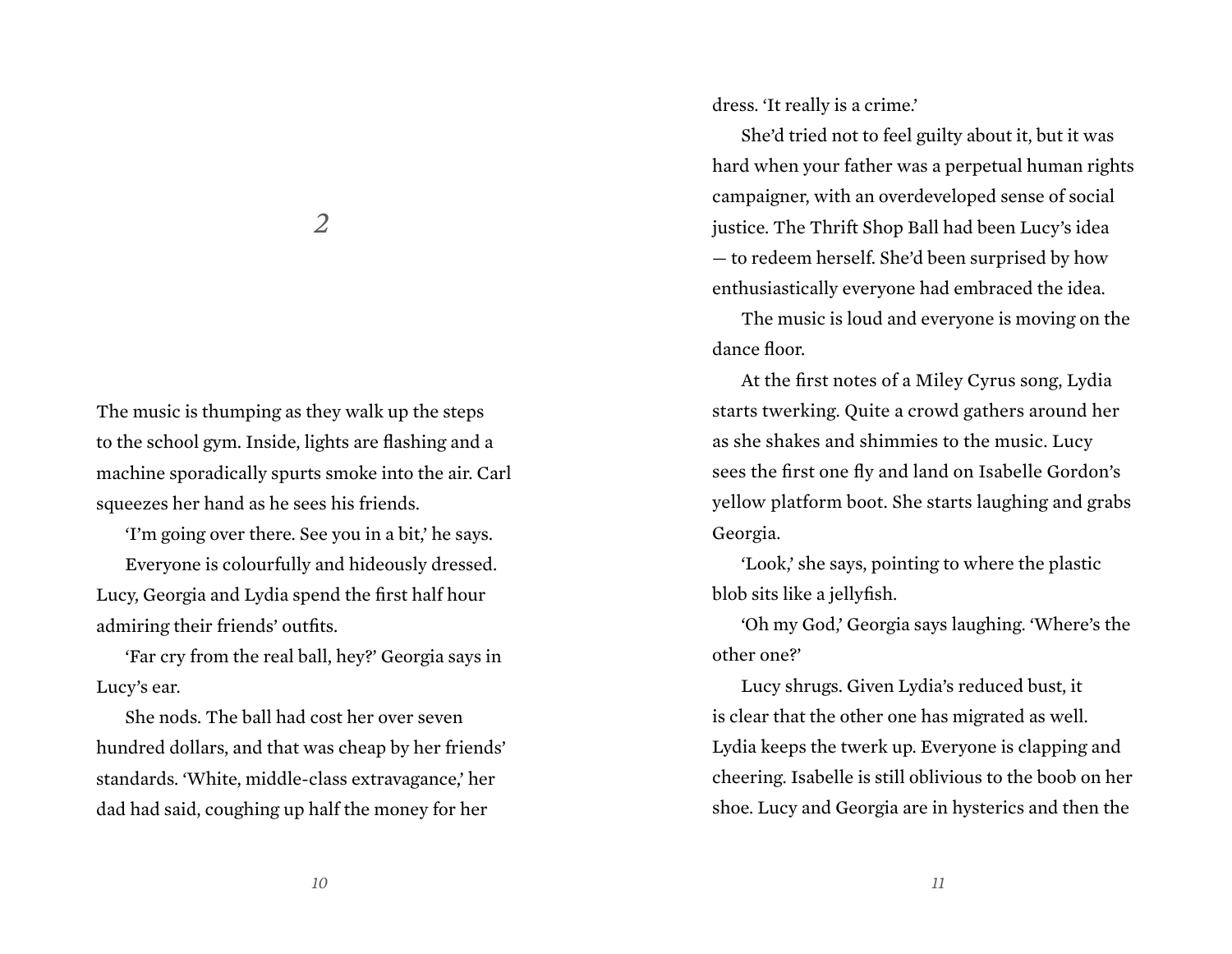music ends.

A rather dishevelled Lydia approaches them, a smirk plastered across her face. 'Well, that showed them,' she says, adjusting her dress.

'Sure did,' Georgia agrees.

Lucy is laughing loudly now. 'Maybe more than you anticipated.'

The second chicken fillet is stuck to Lydia's beehive. Georgia sees it too and they clutch at each other for support.

'Whaaat?' Lydia's hand flies to her head. Her expression transforms into one of sheer horror as she touches the plastic. 'Oh my God!' She pulls it from her hair, her other hand automatically reaching inside her bra.

Georgia and Lucy can't speak.

'Where's the other one?' Lydia whispers.

Lucy points to where Isabelle is now chatting to JD, one of Carl's mates. For a fleeting second she wonders where Carl is.

Lydia sees her insert on the shoe. 'Shit,' she says, 'now what do I do? Oh man, why did she have to be talking to him?'

'Him?' Georgia says. 'JD? You got the hots for

him, or something?'

'No,' Lydia says, pushing the plastic insert back into her bra and creating a bizarre lopsided effect. 'Don't be stupid. How do I get it back?'

'I don't know,' Lucy says. 'You don't want to make a boob of yourself.'

Georgia howls.

'Just act normal,' Georgia says, attempting solemnity, 'or they might think you're off your tits.'

'No, wait, Lydia.' Lucy feigns a straight face. 'You really do need to keep abreast of things.'

They laugh hysterically.

'You're not helping,' Lydia huffs and marches over to Isabelle.

Lucy and Georgia follow — this promises to be a fine Lydia moment.

'Excuse me,' Lydia says brightly, 'sorry to intrude.'

'Not at all.' JD is smiling.

'But I do believe that's mine.' Lydia points to Isabelle's shoe.

'What?' Isabelle looks down, horrified. 'What the hell is that?'

Lydia gracefully reaches down to pluck the boob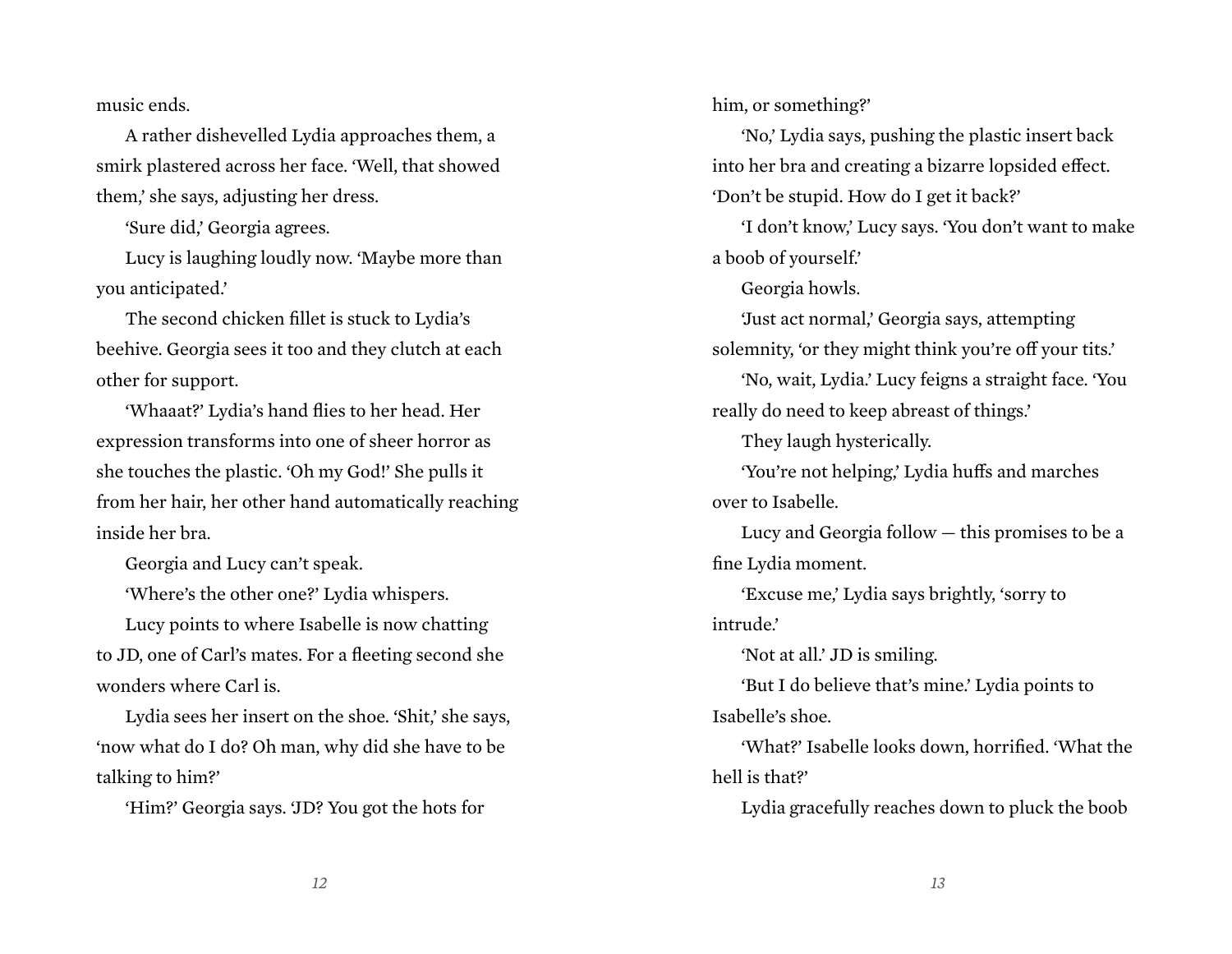off Isabelle's shoe, but she has to tug at it where the adhesive has stuck. 'Hmmm, sticky,' she says to no one in particular.

Georgia and Lucy howl loudly. JD glances over at them with an amused look on his face. Isabelle looks like she has smelled something foul.

'It's a chicken fillet,' Lydia says, straightening, 'although it's not really made from chicken. Thanks for minding it for me.' She pushes it back into her bra. 'Ta-ta.'

She walks towards Lucy and Georgia and grabs their arms. 'Oh my God, oh my God,' she whispers, dragging them to the toilets. 'I have never been so embarrassed in my whole life.'

After Lydia has composed herself, and Lucy and Georgia have used every boob joke they can think of, Lucy looks for Carl. Since arriving, she hasn't seen him once. She is surprised by the irritation that surges in her. He hadn't left her side at the real ball, attentive and interested, wanting to dance with her — every song. Now where is he?

And does she really care?

That last thought surprises her. She has to

admit, she often finds him smothering, so why is she bothered by this neglect? She has had such fun tonight with her friends and it's only now that she's become aware of his absence. What is it that is annoying her here?

'Hey,' she says, finding him still in the corner with Big Al and Ben, 'want to dance?'

He's laughing at something JD is saying and turns to her, wiping his eyes.

'What? Yeah, sorry. In a sec. You go ahead, we're just in the middle of something. I'll catch you in a bit.'

She frowns and shrugs. 'Sure. Fine.' And she walks off. A sudden wave of anger washes over her. What is the matter with him?

As the night progresses, she feels herself becoming more and more uptight. She tries to get back into the mood, but even Lydia's silly antics elicit only a hollow laugh from her. She can't help glancing Carl's way, watching how he sits in the corner with his mates. So blokey and cave-man like. They look like a bunch of stoners, laughing at each other's inane comments. Anger makes her want to stalk over there and demand his attention, but pride stops her.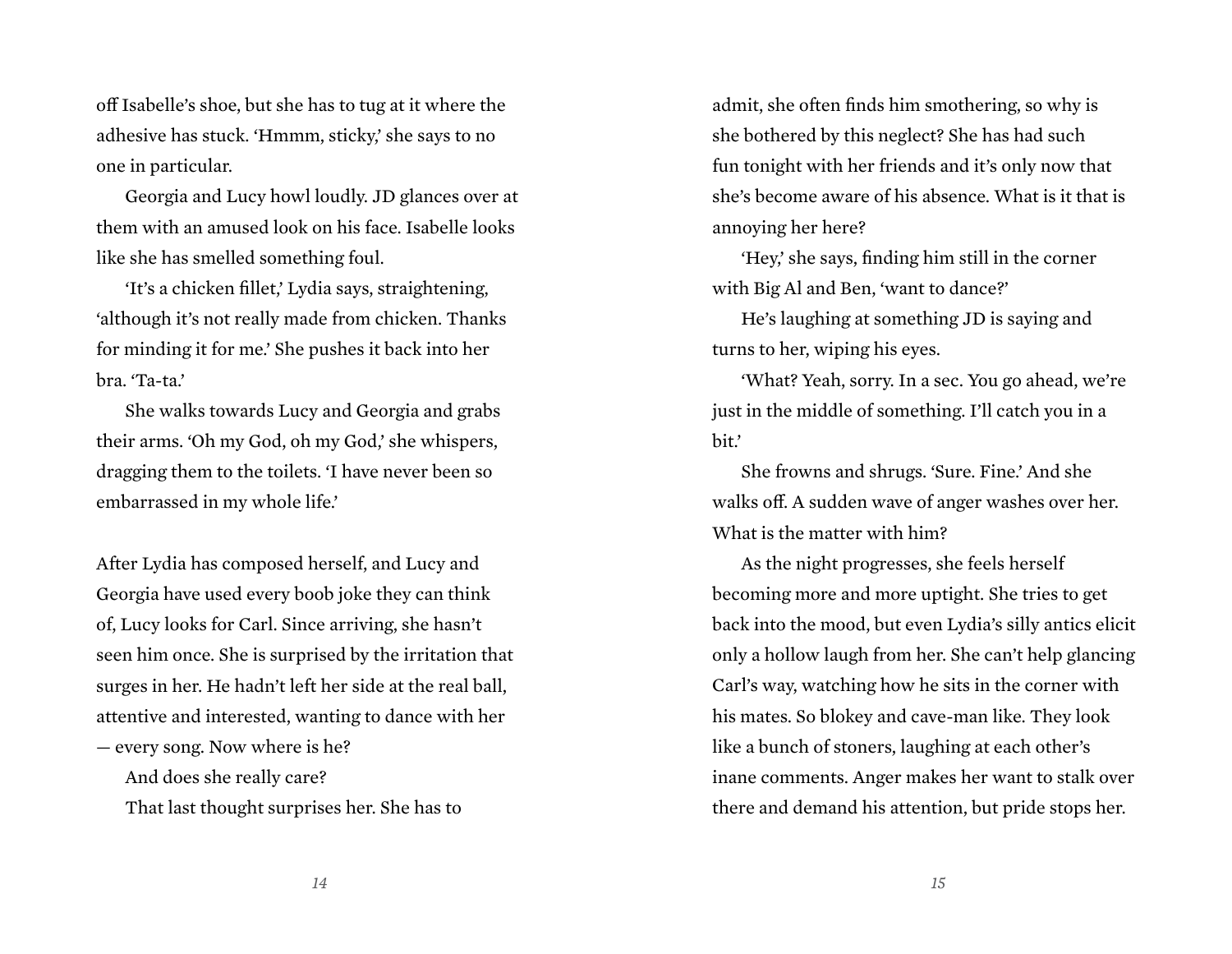Suddenly she realises she is on the back foot, the power balance has shifted. He has it all.

Two hours to go and then their last school function is over. It can't end like this — so badly. And besides, she doesn't need the added drama of a complicated relationship now, when she's heading into her biggest challenge ever. She needs to talk to him.

'Hey,' she says brightly, 'want to go for a walk?' He smiles at her and her heart lifts. As he grabs her hand, he does the most stupid thing. He turns to Big Al and pushes his own thumb into the middle of his forehead. She stiffens. They all laugh, their stupid stoner laugh. He grins at her, with bloodshot eyes. She tries not to scowl as she hears Big Al say, 'Totally pussy-whipped dude.'

It's windy outside as they walk along the deserted verandah. He puts his arm around her, but she is wooden in his embrace. That puerile behaviour he exhibits with his mates is a total turnoff. She feels so confused: one minute, smothered by him; the next, angry with him for neglecting her, for acting 'one of the boys'.

'What?' she says, suddenly realising he's talking.

'You haven't heard one word, have you?' He smiles at her and pushes her up against the wall. 'If it's not my conversation you're after, it must be my body.'

As his mouth descends on hers, she feels like she can't breathe. She feels owned. She pushes him off, more roughly than intended.

'What's the matter?' he asks.

She shrugs. She doesn't know what to say. Truthfully, she doesn't know what the matter is. He watches her silently.

'What is it?' He grabs her arms, but his touch is too forceful.

She shakes him off. 'Nothing,' she says coldly, crossing her arms defiantly across her chest. 'Sure,' he says.

He's watching her intently. She finds it cloying. The silence stretches. He thrusts his hands in his pockets and takes a step backwards. The distance between them feels like it's growing.

'Lucy?' he says finally. 'Do you still love me?' She can't look at him. She doesn't know the answer. Maybe she does love him. But what if she doesn't? The consequences of either response seem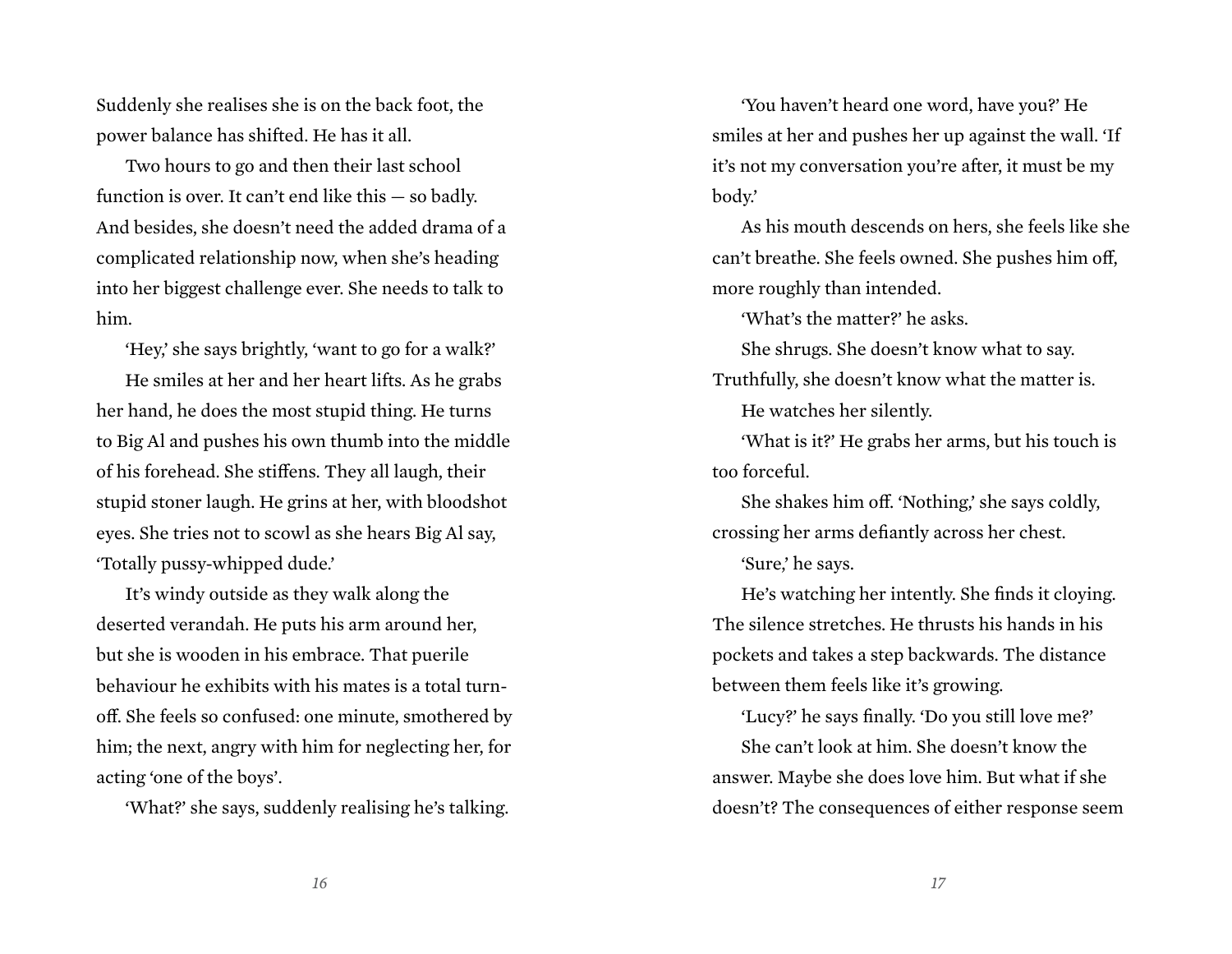unfathomable. And anyway, is there even any point in talking to him when he is in this condition?

'I don't know.'

He puts his hands on her shoulders. She doesn't want to look up. But does.

'Well, then,' he says and his voice has an edge to it she hasn't heard before, 'I'll give you time to think about it.'

And then he turns to walk off.

'Wait, Carl,' she says, suddenly panicked, 'don't go.' But he doesn't turn; he just lifts his hand to acknowledge he's heard her and then enters the school hall.

That gesture angers her again. She feels shaken. This wasn't meant to be happening. She sits on a bench, thinks she should cry. Did they just split up? She can't go back inside and face him until she can give him an answer. And she doesn't know what that is. She watches Carl emerge from the hall again, thinks he's coming back to talk to her, but then sees JD behind. They head off to the car park. *Where are they going?* He's supposed to be taking her home.

Lucy remains on the bench for another ten minutes.

She doesn't want to face Lydia and Georgia and tell them what's happened. *What did happen?* She shakes her head. But if she stays out here any longer, they'll come looking for her and then she'll have to explain. And she just can't. So she goes inside, puts a smile on her face and pretends she's having fun.

'Where's Carl?' Georgia asks after the last song has finished.

'And JD?' Lydia asks.

Lucy shrugs. 'Don't know.'

'You two had a fight?' Georgia asks.

'Carl's been acting like a bit of a weirdo tonight,' Lydia says. 'Not his usual charming self. Do you think they've been smoking weed?'

Lucy nods. It'd explain his behaviour.

'He's meant to be dropping us off,' Lydia frowns. 'Great. I don't want to walk in these stupid heels.'

'I'll call my dad,' Lucy says, feeling humiliated.

Lydia and Georgia know not to ask anything more.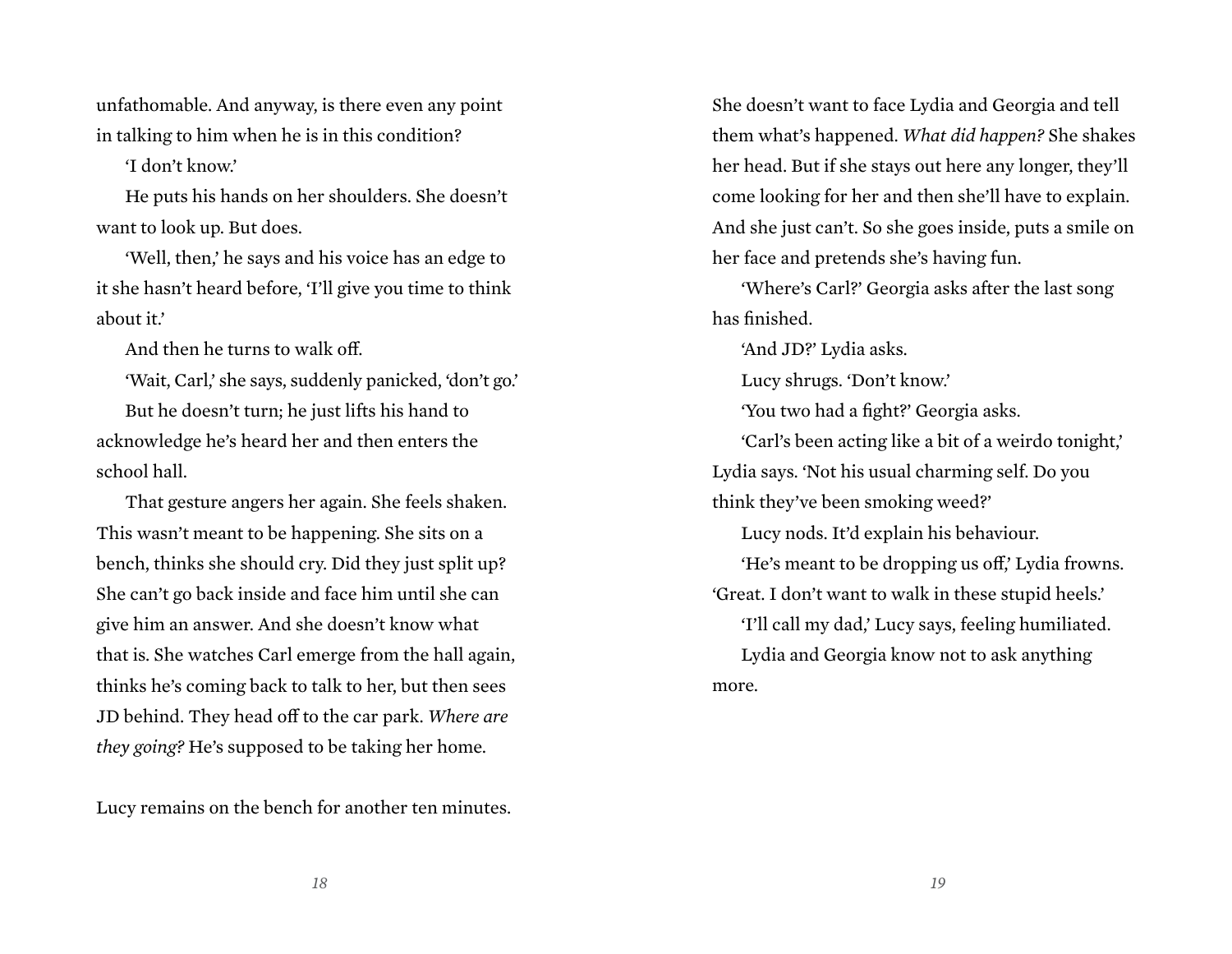*3*

### It's dark.

The wind moans through the treetops. The rain has eased but has left large puddles along the sides of the road, their surfaces still rippling under the insistent breath of the wind. Boughs have broken off in the torrential downpour, and rivulets of sand have run from the soft edges of the road.

The car has stopped at the top of the hill. Its lights, like yellow eyes, cut through the blackness, reflecting off the glossy tarmac. Inside, Carl slaps the steering wheel hard. 'Shit!'

JD watches him, worried, and passes him the joint. In the darkness, the lit end glows a brighter red as Carl inhales deeply. The air thickens with the heavy smoke and sweet smell of weed. They sit in silence, passing the joint backwards and forwards.

'I can't believe her,' Carl spits furiously.

Instinctively, JD knows not to speak. He watches Carl's hands wringing the plastic steering wheel. He's never, in five years, ever seen Carl so mad. This is Carl the Ultimate Pacifist — the guy who'd risk his own safety to break up a fight. Outside the wind buffets the windows of the car.

'Turn the music up,' Carl says suddenly.

JD fiddles with the iPod and the sounds of reggae music fill the car. They sit silently, listening to the music and the next phase of the storm building outside. The engine is still running, and Carl's left hand grips the gear stick.

## 'Shit.'

'Lighten up, mate,' JD offers cautiously, as he flicks the butt out of his window. The rain has started up again and spits into the opening.

After a pause, Carl says, 'Yeah, you're right.' JD feels an immediate lift in the tension.

'Hey,' Carl says loudly over the music, 'I feel the need …'

'… the need for speed,' JD finishes.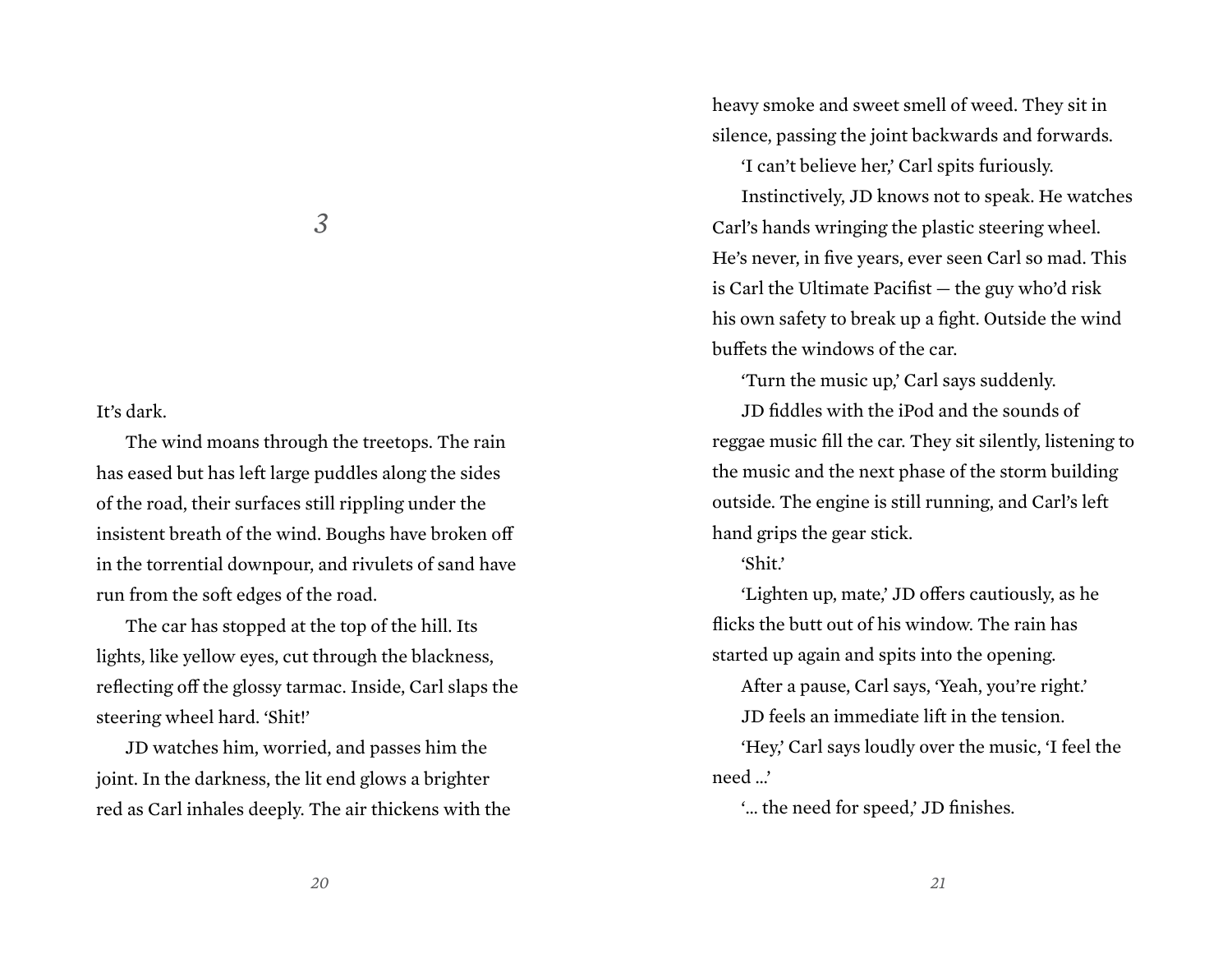Carl's foot stomps on the accelerator and the V8 roars into life. He revs it hard again. JD's hand automatically feels for his seatbelt clasp. Outside the sound of throbbing engine mixes with the howling wind.

Carl drops the handbrake and the clutch simultaneously and the V8 veers down the road. Rectangles of light from house windows and black silhouettes of trees rush past and then, suddenly, it's the end of the road. Carl pulls the wheel tightly right, but the tyres plane across the filmy surface. The wheels screech. The car spins. Drops from the bitumen into the soft shoulder. Its nose digs in and then it flips. JD automatically reaches for the dashboard as Carl grips the steering wheel tightly, his knuckles popping whitely. Crash! The back end of the car hits the road, the intrusion bars in the doors groaning metallically. JD's head whips forwards. Backwards. The momentum takes them over again. The iPod flies, then snaps back violently. The glove box spews its contents as the car flips again. And again. Finally, it rests on its roof. The wheels spinning.

In the heavy silence that follows, Bob Marley

warbles something about love. JD focuses on random words through his ringing ears: Able … Cards … Table …

Along the street, more windows light up. Doors open. People run towards the yellow car.

JD is hanging upside down, suspended by his belt. He turns his head, but pain sears through his spine and into his ears. Carl is slumped sideways; blood trickles from his nose and ears. Reggae music thuds through the car.

A man shouts to JD through the crumpled and shattered window. 'Hey, you alright?'

JD tries to turn his head again. Each movement causes him to yelp with pain. 'I'm okay,' he croaks.

The man reaches through and turns the music off. The silence is loud. Then the rain comes again. Beating relentlessly against the undercarriage of the car.

'Ring my dad,' JD tries to say, but his throat is choking on sand. He whispers the numbers.

The man punches them into a mobile, while another calls triple zero. A floral breasted woman cries, 'Get them out. For the love of God, get them out.' But everyone ignores her.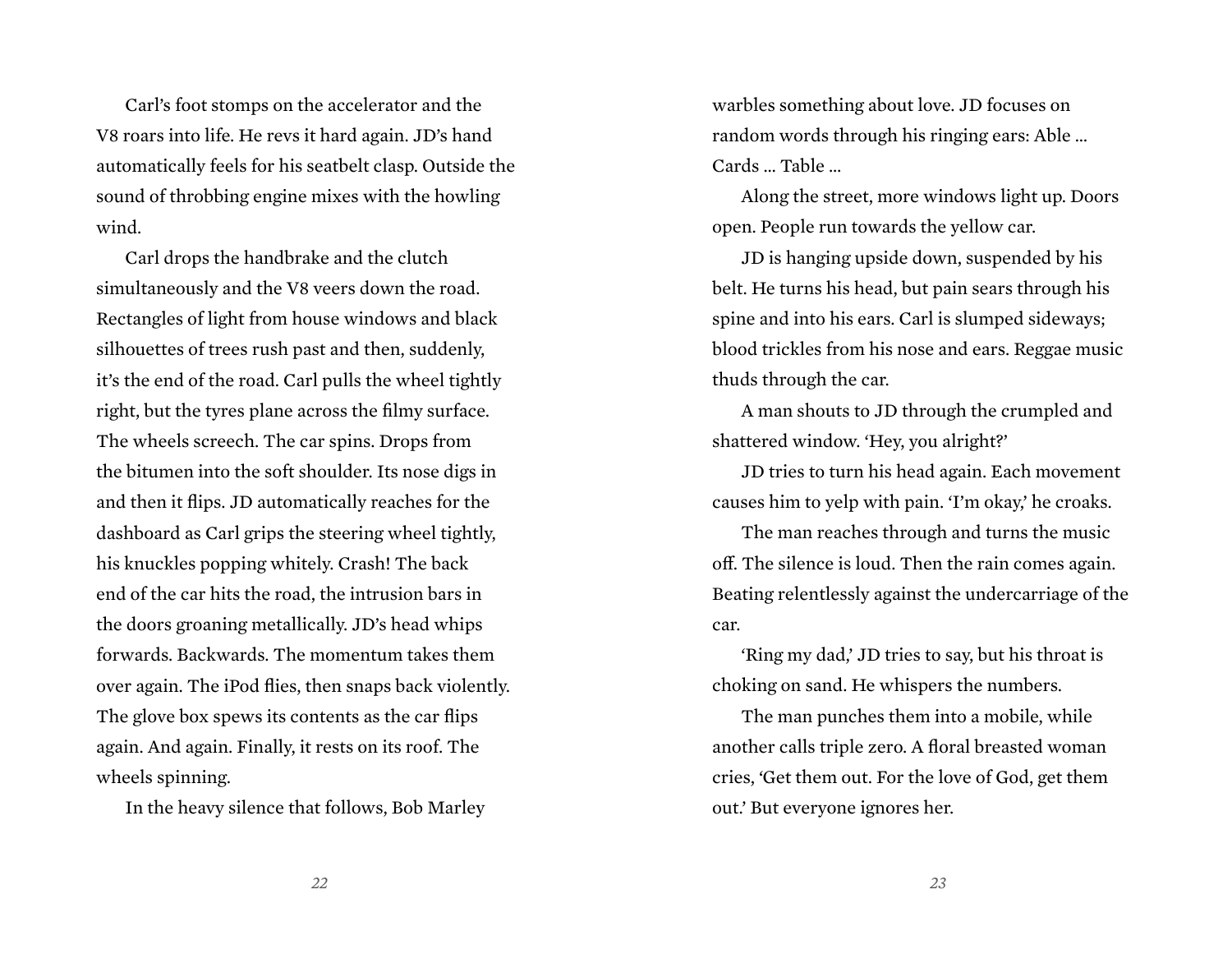Outside the car, JD hears voices and movement. How many people are there? How long will it take to rescue them? He turns his head again and feels the bones rubbing together, like unoiled cogs. The pain makes him stop. But he glances at Carl out of the corner of his eye. Carl, hanging from his seat, unmoving. The blood has trickled around the edge of his mouth and down the sides of his neck.

'Carl,' JD manages to whisper through the sand in his throat. 'Dude.'

Carl doesn't respond.

It feels like they've been hanging there an eternity. JD is aware of the sand down his back. It fills the console of the car, sand everywhere. It's like they've been buried alive. He feels panic rising in his throat. Carl still hasn't moved at all, and JD realises the truth: Carl is dead. And he is buried alive with him. He yanks at the clasp of his seatbelt, but pain electrifies his body. Then he notices the splintered bone poking through his ripped Levis — grotesque, obscene. And he can't feel it, can't feel a thing. He can't breathe and his heart is racing.

The same man from before appears at the

window. 'They're coming, mate,' he says. 'I can hear them.'

And JD hears them too, the sound of sirens. The high-pitched ambulance, the long warbling fire truck, the multi-toned police.

Within moments, it seems, they have set up highpowered spotlights around the car. The rain beats down mercilessly. Against the powerful lights, the raindrops glitter like small stars. JD fixes on their straight route to the ground while the car shakes and shrieks as the jaws-of-life slices it open.

A helmeted firefighter sticks his head through the new opening. 'What's your name?'

'Douglas,' JD whispers, 'Tan.'

'Right, Douglas, we'll have you out in a sec. How's your mate doing?'

'I don't know.' JD pauses to breathe. 'He's not moving, hasn't since we crashed. I don't know.'

'It's okay, mate. We'll have you both out in a jiffy.'

JD is strapped to a board, his neck secured by a brace and another strap. He hears someone shout, 'Spinal,' and it terrifies him. As they push him hurriedly to the ambulance, he searches out of the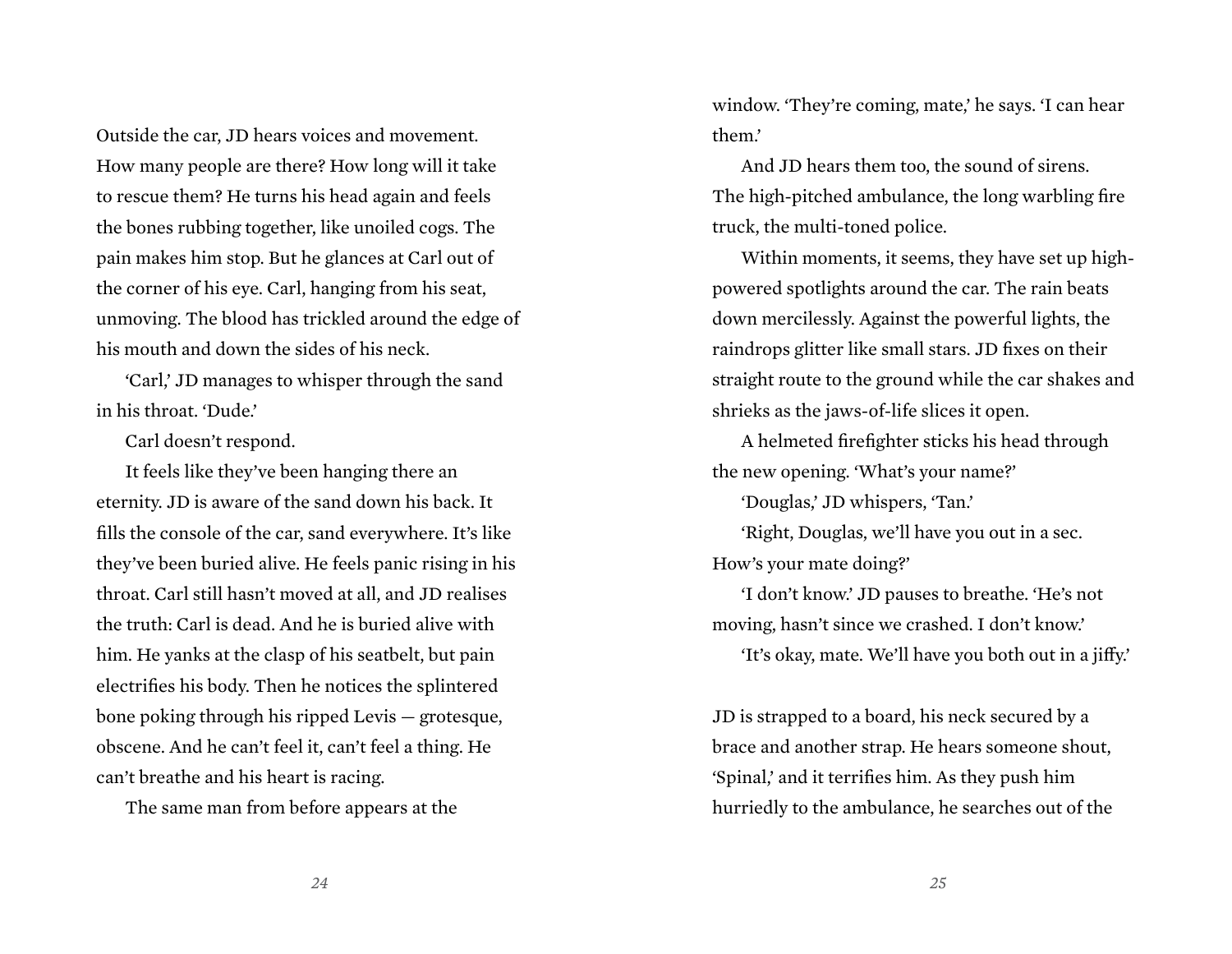corner of his eye but can't see Carl.

'My friend?' he asks the ambulance officer, but she shakes her head grimly in the rain.

Then he hears Carl's dad. He's here. His voice is loud. As they push JD into the back of the ambulance JD hears him, his voice breaking. 'Carl, oh no … Carl … My son.'

> Lucy has spent most of the night awake, alternating between sadness and anger. Now, in the yellowing light of morning, she gains perspective on what happened. It was everything suddenly becoming real that had tripped her out. School rushing to an abrupt end. Exams looming larger than life carrying with them all her fears and insecurities. She'd been a little distracted lately; her Lit teacher had warned her to stay focused, with the mocks only two weeks away. She's worked so hard, has spent her whole life preparing for these exams, and she isn't going to let anything derail her. And her relationship with Carl, which at the beginning had been so easy, now seemed complicated. Okay,

*4*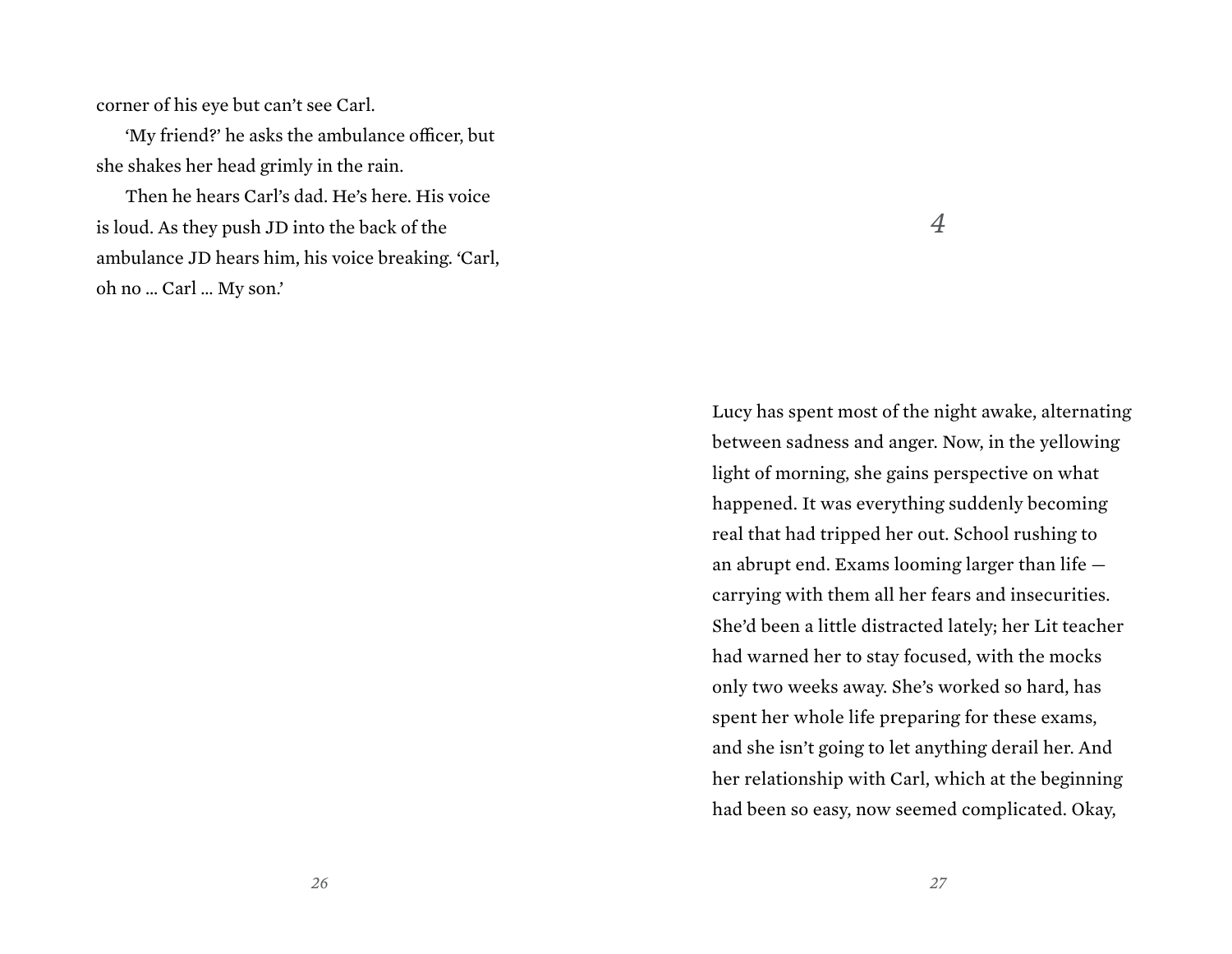maybe she had been a bit melodramatic last night a bit freaked out — but all he'd had to do was talk to her. Allay her fears. All she had really wanted was some words of comfort. He'd always been great at talking her out of her anxiety. His whole approach to life was to chill out. She knew he would make her feel okay. Relax and not panic anymore. But he hadn't. He'd embarrassed her in front of his mates and then acted like a Neanderthal, groping her against the wall.

As she showers and dresses for school, she remembers when she'd first noticed that Carl liked her. He'd hung out with the same group of mates for as long as she could remember. Big  $Al - a$  flaming redhead who towered above everyone in their year. There was Ben, who always appeared so quiet but had classic wit. And JD — probably Carl's best friend, if guys even thought in those terms. JD was smart and academic. He didn't really fit in with the other guys, who were into their sports and not their studies, but JD and Carl worked together at The Cake Shop. An interest in weed and the FA Cup had bonded them tightly. She'd always thought of them as a group of jocks and stoners, had never really paid

any attention to them, until she'd gone to buy a cake for Georgia's birthday.

She stood at the counter and Carl emerged from the kitchen, wearing an apron covered in flour dust. He looked embarrassed when he saw her.

'Hey,' he said, 'how you doing?'

'Good.' She waved her hand in front of her face. The air-conditioning in the shop was broken. 'I'm hot?

He smiled at her and it was the first time she'd ever really looked at him properly. 'I think you're totally hot,' he said.

She laughed out loud. She'd never expected something so forward from him. After that she always noticed him and realised he was watching her, too. There was a definite tension between them at school. Looks were passed, little comments made, an attraction developed.

Then one day when she was walking past their group, wearing an over-sized flower in her hair, Big Al shouted sarcastically, 'Hey, that's a nice big flower.'

She didn't pause in her stride, just kept walking,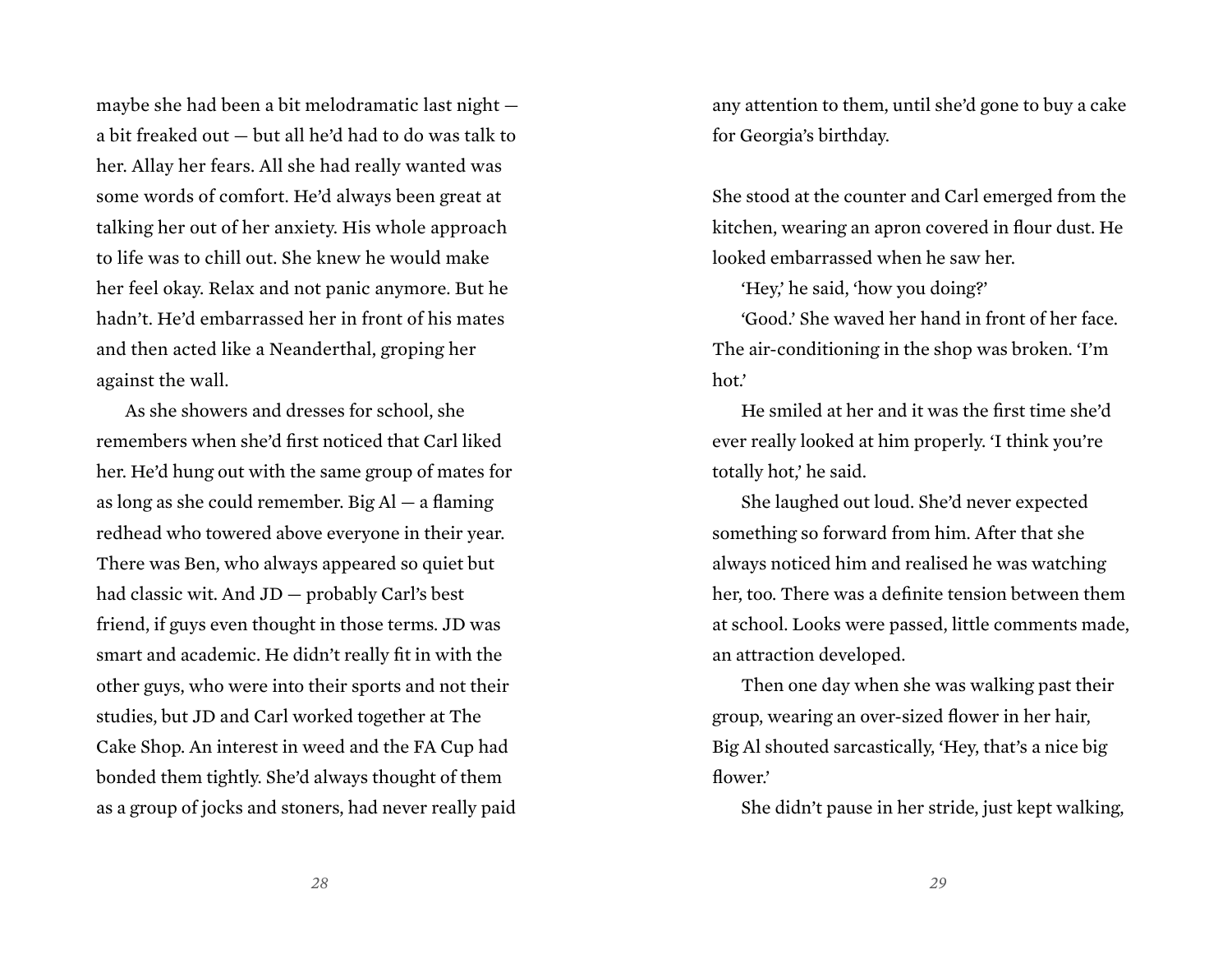and threw back over her shoulder, 'Yeah, I bet that's what people say about you, too.'

The entire group howled with laughter and Big Al went bright red.

Carl found her that afternoon at the bus bay. 'Want a lift?' he asked, pulling his yellow Ford against the kerb.

And she thought: why not? She jumped in his car and he roared off, leaving a trace of rubber on the road.

'Calm down, rev-head,' she warned.

And he laughed — he had a great laugh — and when he did his brown eyes sparkled. 'I blame you,' he said, 'you get all my engines revving.'

He asked her to the movies that night. She agreed; her own heart was hammering from being around him. He was so hot, and sweet. She'd felt nervous getting ready, but when she opened the door she could see that he liked what he saw. He didn't try and hide it — ever.

'Cara mia,' he said, 'you are so beautiful.'

Since then, it had been on.

The two of them don't really socialise at school

— he sits with his mates, and she with hers. But after school and on weekends they always hang out together. He's always so admiring, telling her how beautiful she is, listening intently to her stories. He's taken her places, bought her gifts. The attention was flattering, made her feel like the most desirable girl in the world. But lately she's been noticing more and more how little they have in common, and that attentiveness, once so attractive, has become smothering. She talks of her plans for uni — getting into Law — and travelling; he doesn't know what he wants to do, or where he is heading. In his typical way, he says he'll figure it out as he goes along. And that cavalier nature, once so appealing, has been slightly irritating.

'Lucy!' Mum calls from downstairs. 'You're going to be late!'

Lucy realises she's been sitting on the end of the bed, staring at her untied shoes. She gives herself a shake. She needs to take some action.

Last night had gone badly but she knows she needs to get her life back on track. Maybe she'd been a bit emotional. But he'd been such a jerk. Suddenly it's clear. It was the fear of being alone that had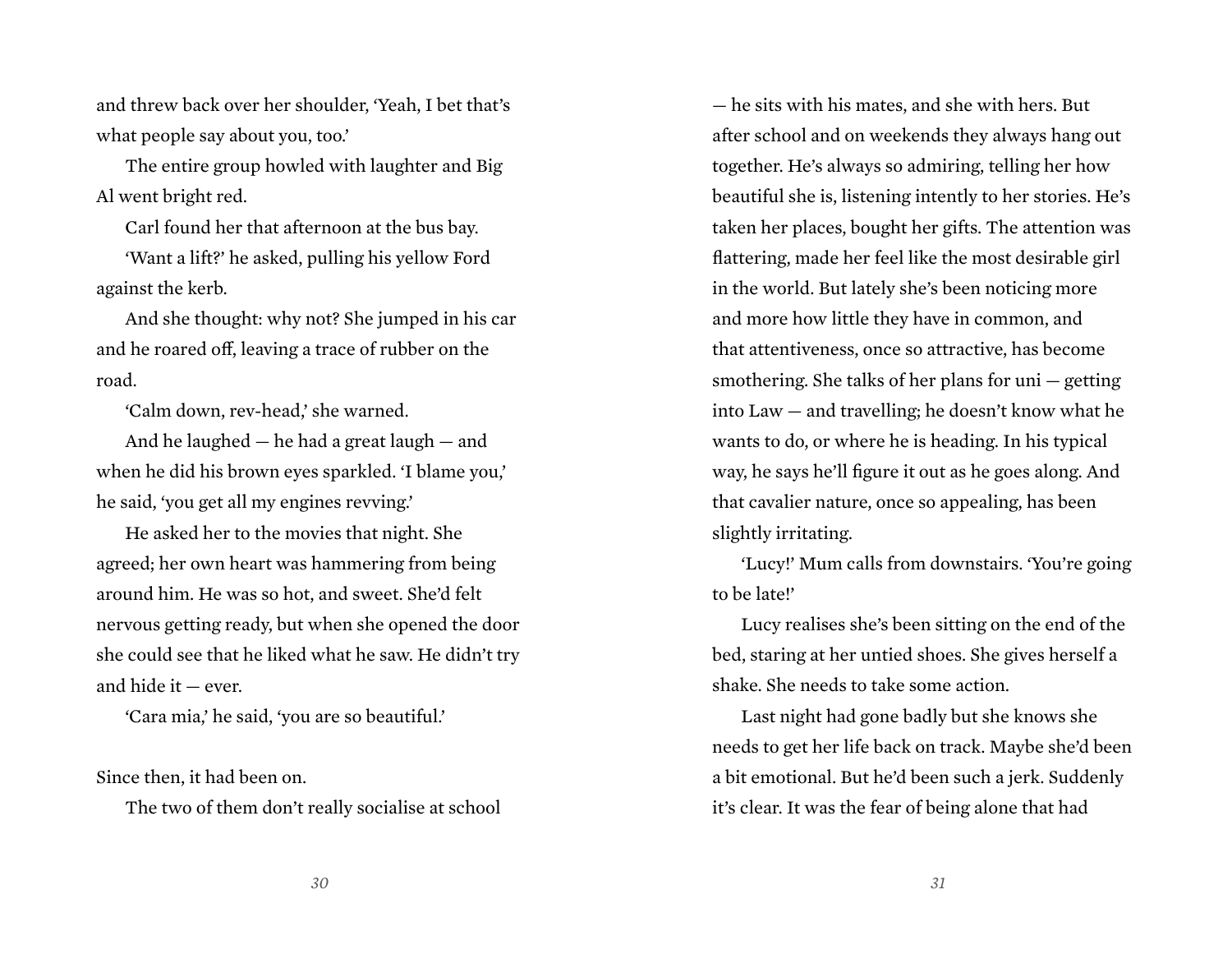prevented her from saying the truth last night: that she didn't love him. And fear is not reason enough to stay with him.

It's over.

She talks to herself on the bus on the way to school. Sure, things are bad, but she can get through this. She knows she can. She knows what she wants.

When the bus pulls in to the school bay, she is still scared of what lies ahead. Can she really do it — face him and confirm what she couldn't tell him last night? *I don't love you. It's over*. But if she doesn't, what will happen? He is happy with this, plodding along together — no real direction or goal — rolling with it, probably forever. Forever. That's not the vision she has for her future. She has to do it — say those words to him. It's going to be hard to see the pain in his eyes, to listen to him plead his case — because she knows he will. But she has to be strong. She needs to think about the future, what she really wants out of life. Not his vision but hers. Any deviation from that would be a mistake.

*5*

Lucy makes her way through the other students heading for homeroom. It's hard to believe school is nearly finished. They have been such a solid group, the last two years bringing them together so tightly. Sharing exam pressure and socialising to let off steam has seen most of the bitchiness and cliques disappear. She loves school — the routine and the safety — but she's looking forward to a new life, too: university.

She needs to find Carl before homeroom. It seems like bad timing, but she tries to reason with the panic in her gut: it is better now than later. She heads for the Year 12 common room, an area with a small servery with an urn, coffee, milk — one of the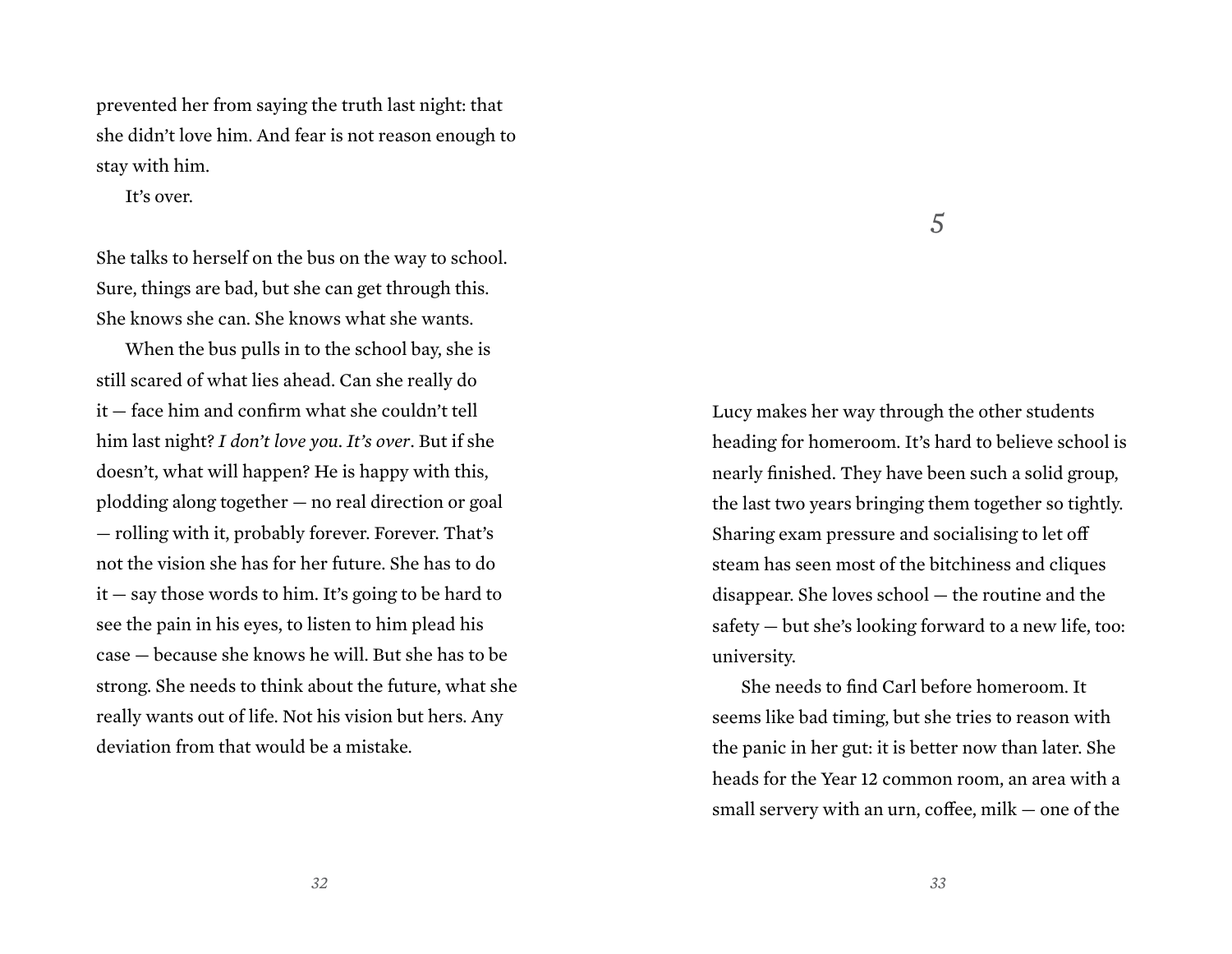privileges of sticking out high school. She knows she'll find him there. She enters the room but it's almost empty. She checks her watch. Last night's dance is no excuse; final assessments are due and everyone needs to be here today.

Big Al is heading her way. He doesn't smile when he sees her, but grimaces. Her stomach flips. He must know about last night. Carl must have told him.

'Lucy …' He grabs her arm as if to restrain her.

'Get off,' she says, shaking his hand away. Al may be one of Carl's close mates, and angry with her, but she won't be manhandled by anyone.

'Sorry.' He drops his hand; automatically, his cheeks burn red.

She notices his reaction with surprise.

'Wait a sec.' He lifts his hand again, but then doesn't know what to do with it and leaves it hanging loosely in front of them.

'What?' she asks, suddenly scared. Something is terribly wrong.

'Last night, JD and Carl …' He pauses and looks out the window.

She follows his gaze and there they are, all the Year 12s, gathered in small groups in the courtyard. Watching their subdued movements, she knows their voices are low.

'What, Al?' She tries not to shout.

'An accident,' Al says softly. 'Carl smashed his car.'

She knows he's not lying by the look in his eyes and the tone of his voice, but despite herself she says, 'Very funny, Al.'

'It's no joke.' His hand reaches out again and stops mid-air. 'I went round to pick up JD for school this morning. His dad had just got back from the hospital. He's in intensive care. Broken neck.'

Broken neck. She's not sure what to do with this information. 'Carl?' she asks.

Al won't meet her eyes.

Her stomach gurgles. She presses against it to silence it.

'Coma,' Al says, really softly. 'He hasn't woken up since the crash.'

'Right.' She speaks so calmly it surprises her. 'Thanks.' And then, ignoring his bewildered look, she walks off to homeroom.

Around her the lower years are rushing through the halls. It must be after the second bell. She